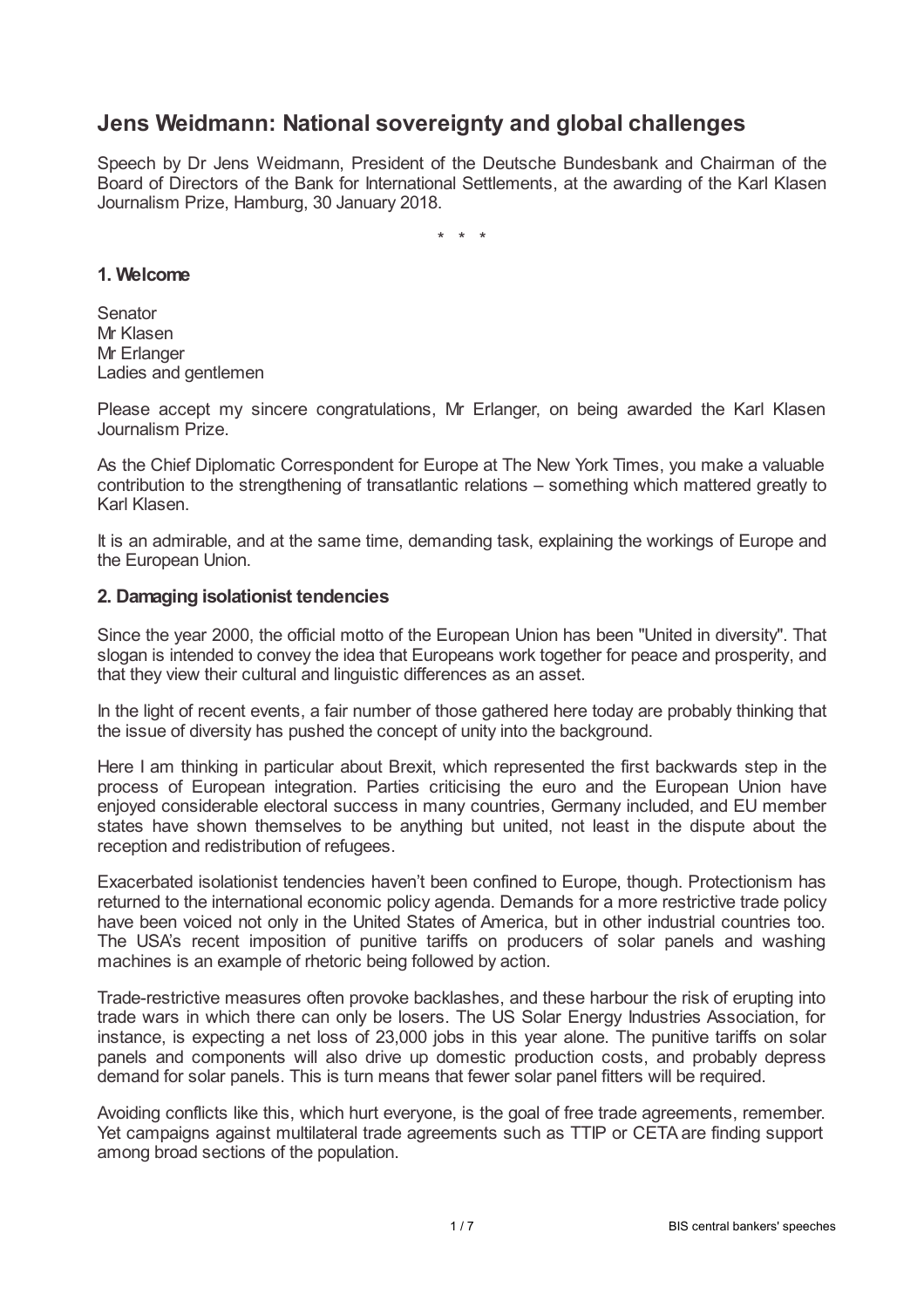Varied though these individual patterns may be, they can, in many cases, be traced back to a common cause, namely that some sections of society are afraid – afraid of the economic implications of globalisation, afraid of others having unfair advantages, or afraid of losing control.

Public concerns surrounding the impact not just of globalisation but of technological progress, too, are something we need to take seriously, even if protectionism and isolationism aren't the answer to the problem.

Economists are broadly in agreement that international trade improves welfare. But open markets don't necessarily boost prosperity for everyone. Globalisation does have its losers – and lower-skilled workers in industrial countries are chief among these.

Studies show that a substantial proportion of the industrial jobs lost in the US are down to the increase in Chinese imports. However, the majority of jobs fall victim to technological advances, which ultimately have much the same effect as globalisation. And lower-paid workers, especially, find it hard to get a new job in a different sector.<sup>[1](#page-6-0)</sup>

<span id="page-1-0"></span>Viewed from a macroeconomic perspective, the industrial jobs lost in the United States are more than compensated for by job growth in other sectors. What's more, consumers are benefiting from having access to cheaper goods from China.

If a pair of jeans made in America from 100% US cotton cost half as much again as the same pair of jeans manufactured abroad, having access to imported goods obviously means that consumers can make considerable savings. That's completely aside from the fact that international trade promotes the proliferation of productive ideas and of new and improved products, propelling economic growth.

That said, someone who's just lost their job probably won't take comfort from being able to buy a cheap smartphone, though. So there's a real danger that people might begin to turn against globalisation.

But rolling out protectionist measures would remove a cornerstone of prosperity, even if they do promise to alleviate the situation in the short term. In my view, Canadian trade economist Daniel Trefler sums this up perfectly with the following comparison: "Insular policies are about as useful as a blowdryer in an igloo." It's pleasantly warm at first, but at some point the roof is going to collapse over your head.

The right course of action should be to enable people to reap the rewards of globalisation and technological progress themselves. Better schools and universities, and lifelong learning, can equip people to make more of the benefits which an ever-changing environment can offer. And flexible labour and product markets are another catalyst that can facilitate structural change without producing stubborn unemployment because new jobs are created more quickly than the old ones are lost.

I, for one, firmly believe that open markets and economic structures that are more conducive to growth boost productivity, employment and incomes. They also allow social hardship to be cushioned by a targeted tax and transfer system, just like the one we have in Germany.

This is how we can make Ludwig Erhard's promise of "Prosperity for all" a reality and tackle public fears of globalisation and technological advances.

# **3. Valuable multilateral cooperation**

Ladies and gentlemen

International and multilateral cooperation is more essential than ever in a globalised and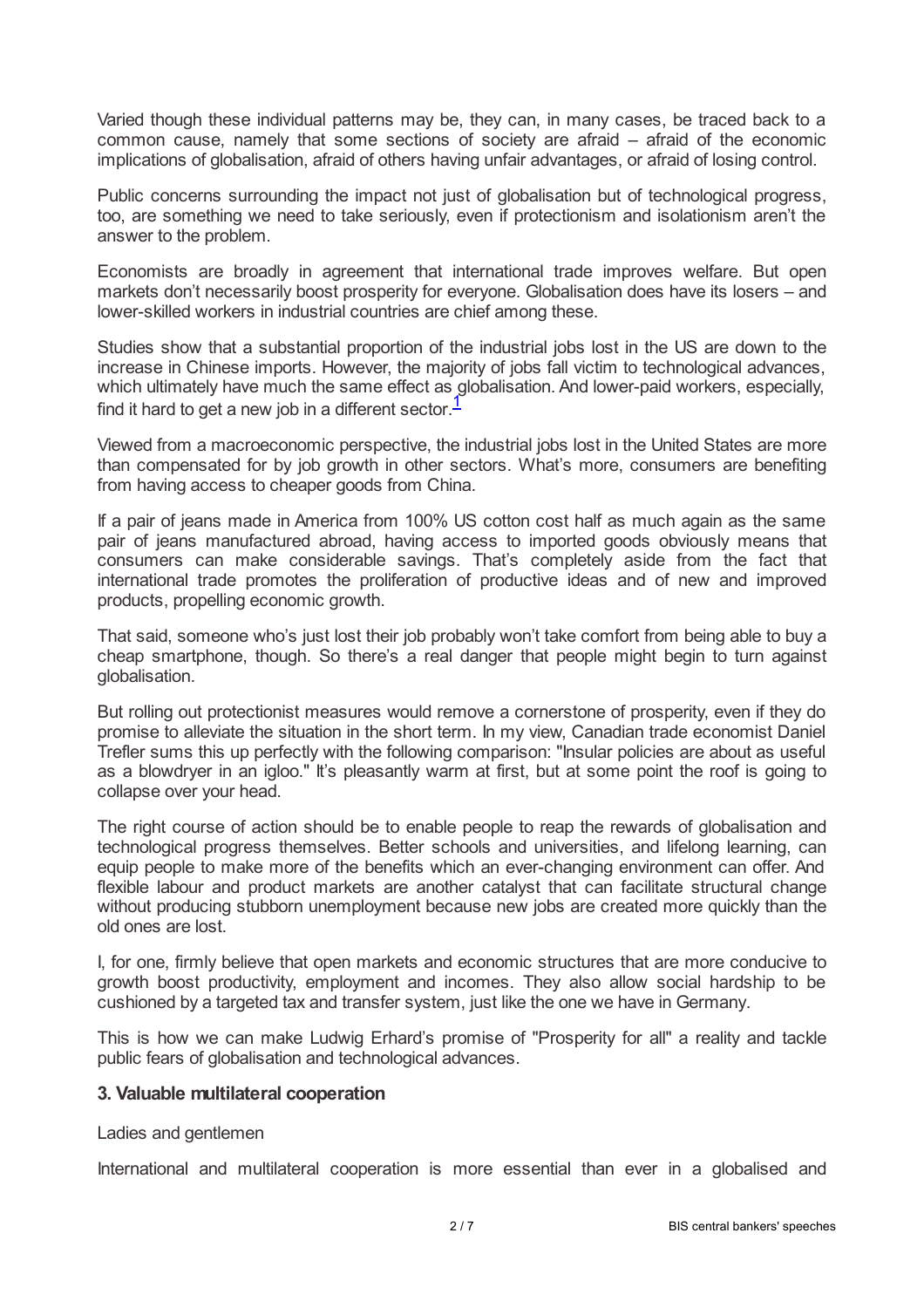interconnected world. It is only through international collaboration that a number of challenges can be tackled at all. Take climate change, the fight against terrorism or the regulation of international financial markets, for example.

The financial crisis offered a vivid demonstration of how international cooperation – particularly at the G20 level – can pay off. Cooperation among the 20 most important industrial countries and emerging market countries proved to be a huge asset when tackling the crisis and addressing its causes.

One of the great achievements of the G20 is that its members withstood the temptation to resort to large-scale protectionist measures after the 2008-09 crisis in order to protect their domestic economies from the fallout of the global slump in demand. They refrained from "beggar thy neighbour" strategies which would have stimulated their national economies at the expense of other countries. The G20 countries also reiterated their commitment to open markets in principle and agreed to combat protectionism at their Hamburg summit.

The second major achievement of the G20 is that they succeeded in learning major lessons from the financial crisis by pulling together as a team. All the milestones on the path towards reforming international financial market regulations were backed by the G20 countries.

Strengthening the financial sector's resilience would have been unthinkable if there hadn't been political unity among the G20 countries. After all, we all know that capital is extremely mobile, and national loopholes within the G20 would blunt effective regulation.

A key component in this regard is the Basel III framework, which had already been completed in principle in 2010. However, the last remaining aspects of the reform package proved to be a major sticking point, and it was only towards the end of last year that the members of the Basel Committee were able to endorse a compromise.

That agreement now needs to be implemented quickly and in full. This of course means that the decisions will be integrated into national law not just in Europe but by all of the members of the Basel Committee, so in the United States as well. Because this is precisely the point of having the Basel standards – having as uniform a playing field as possible.

Thanks to long transition periods, institutions that now have additional capital requirements have sufficient time to build them up. There is therefore no reason to fear a credit crunch.

In fact, the opposite is the case: in a well-capitalised banking system, there is no need to be afraid of bottlenecks in lending, even if the economy does take a turn for the worst. And already Basel III has caused banks to raise their capital levels noticeably.

German banks nowadays hold far more capital, and of a much higher quality, too, than they did just a few years ago. By way of example, Germany's large institutions improved their average tier 1 capital ratio from 5.4% in 2011 to 12.7% at the end of 2016. The buffer has therefore more than doubled in size.

The death of the French celebrity chef Paul Bocuse a few days ago reminded me of a quote of his: "If an architect makes a mistake, he grows ivy to cover it. If a doctor makes a mistake, he covers it with soil. If a chef makes a mistake, he covers it with some sauce and says it is a new recipe."

Danièle Nouy, chair of the SSM Supervisory Board, once used this quote and elaborated on what Bocuse might have said about the mistakes of banks. Nouy suspects he would have said, "If banks make mistakes, they tend to cover them with taxpayers' money." This is precisely what should happen less often thanks to the new banking regulations, which include much more than just Basel III, namely taxpayers that have to step in and bail out banks.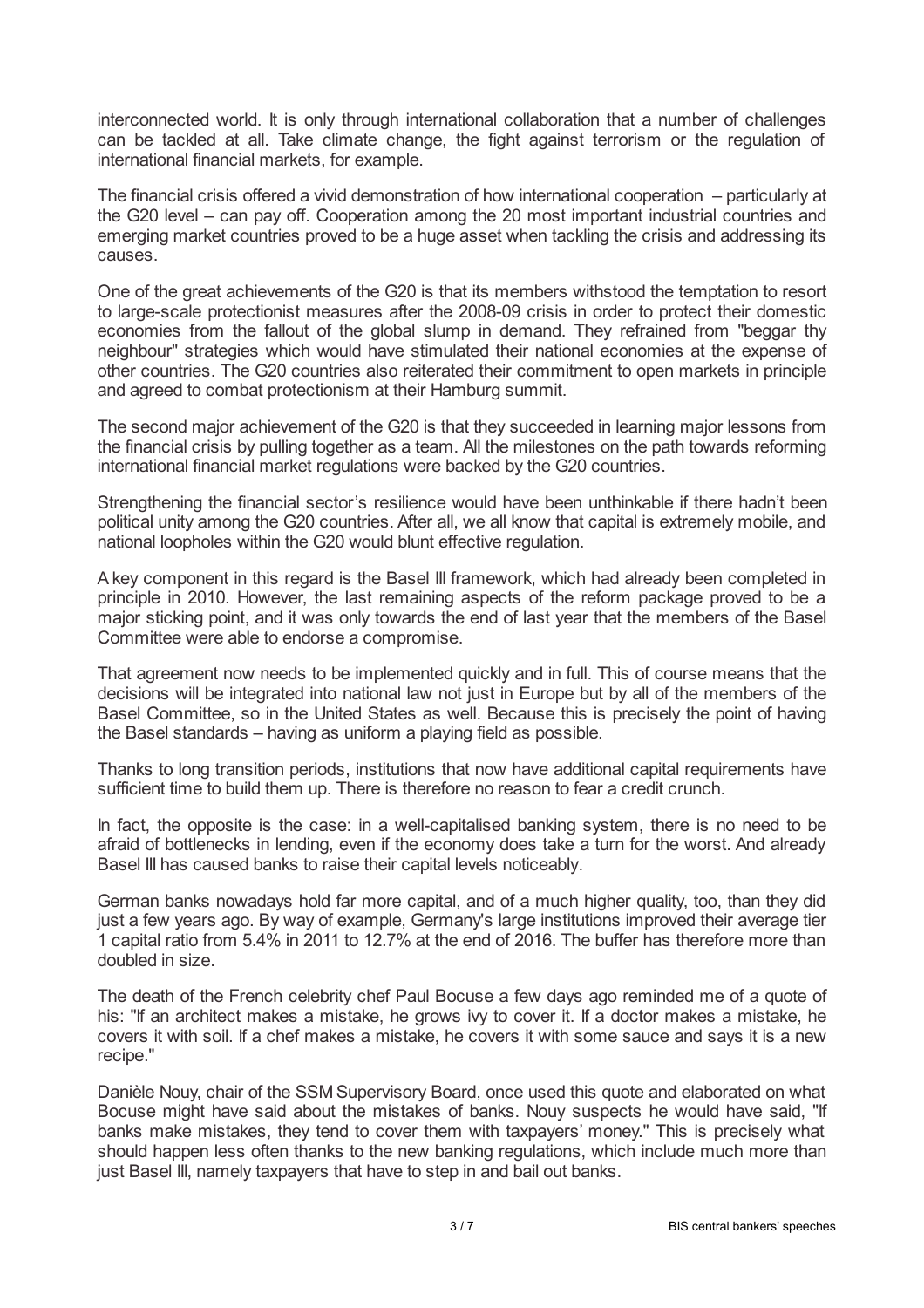Germany's presidency, besides wrapping up Basel III, albeit shortly after the end of the country's tenure, also achieved progress on other fronts. For instance, a uniform framework for evaluating the financial market reforms that have already been implemented was endorsed, as were principles for boosting the resilience of the G20 economies.

Of course, these topics don't really grab the headlines. The riots surrounding the summit here in Hamburg attracted greater media attention in any case. All the same, these are valuable steps towards making the economic and financial system more crisis-proof.

# **4. Germanypilloried unjustly**

Many people would also consider a reduction in what have been dubbed global inequalities as a step towards a more crisis-proof economic system. Again and again, these inequalities are used to justify calls for protectionist measures.

This is shown by the fact that some countries run long-term current account surpluses while others produce nothing but deficits. Thus, Germany and China have been running surpluses for a number of years, while the United States has a chronic current account deficit.

But this state of affairs tells us nothing about how the spoils of international trade are distributed.

And yet Germany in particular has been at the centre of international criticism for many years. Time and again, Germany is urged to adopt active economic policies as a way of scaling back the surplus, such as recently at a conference in Frankfurt organised jointly by the Bundesbank and the IMF.

However, Germany's surplus can be traced back to the wide variety of decisions made by domestic and foreign consumers and enterprises; it is not the outcome of mercantilist policy.

Given demographic changes, it is wholly appropriate for Germany to run current account surpluses because, put simply, there is a shrinking number of us to generate national product and proportionally there are more and more who consume it.

A current account surplus allows external assets to grow, and these can be run down at a later point in time as more and more employees retire and draw on their savings. Also, when a country reduces its debt ratio, it implicitly improves the sustainability of statutory pensions. In a manner of speaking, the state saves on behalf of the population so that the future tax burden remains bearable.

Because growth in Germany is expected to be relatively weak in the coming decades, it is right to tap more dynamic growth elsewhere. That said, a surplus of 8% of GDP, which is the level we are seeing today, cannot be put down to demographics alone. Likewise, the low oil price, which has diminished the cost of imports, and the expansionary monetary policy explain only part of the high surplus.

It is striking that, for a long time, German enterprises built up high levels of savings. This partly reflects German enterprises' investment restraint, which only gave way to a cyclical upturn last year. One way to reduce the current account surplus, then, would be to create attractive investment conditions within Germany, for instance by implementing the energy U-turn quickly and predictably, or by extending the country's digital infrastructure.

The latter might also mean spending more on public infrastructure, for which there is currently some financial leeway. It would be important, however, to ensure that investment needs are calculated precisely and covered cost-effectively.

Business investment has climbed sharply of late on the back of upbeat industrial activity, and this cyclical upswing is likely to continue in the near future. Taken in isolation, it is probable that this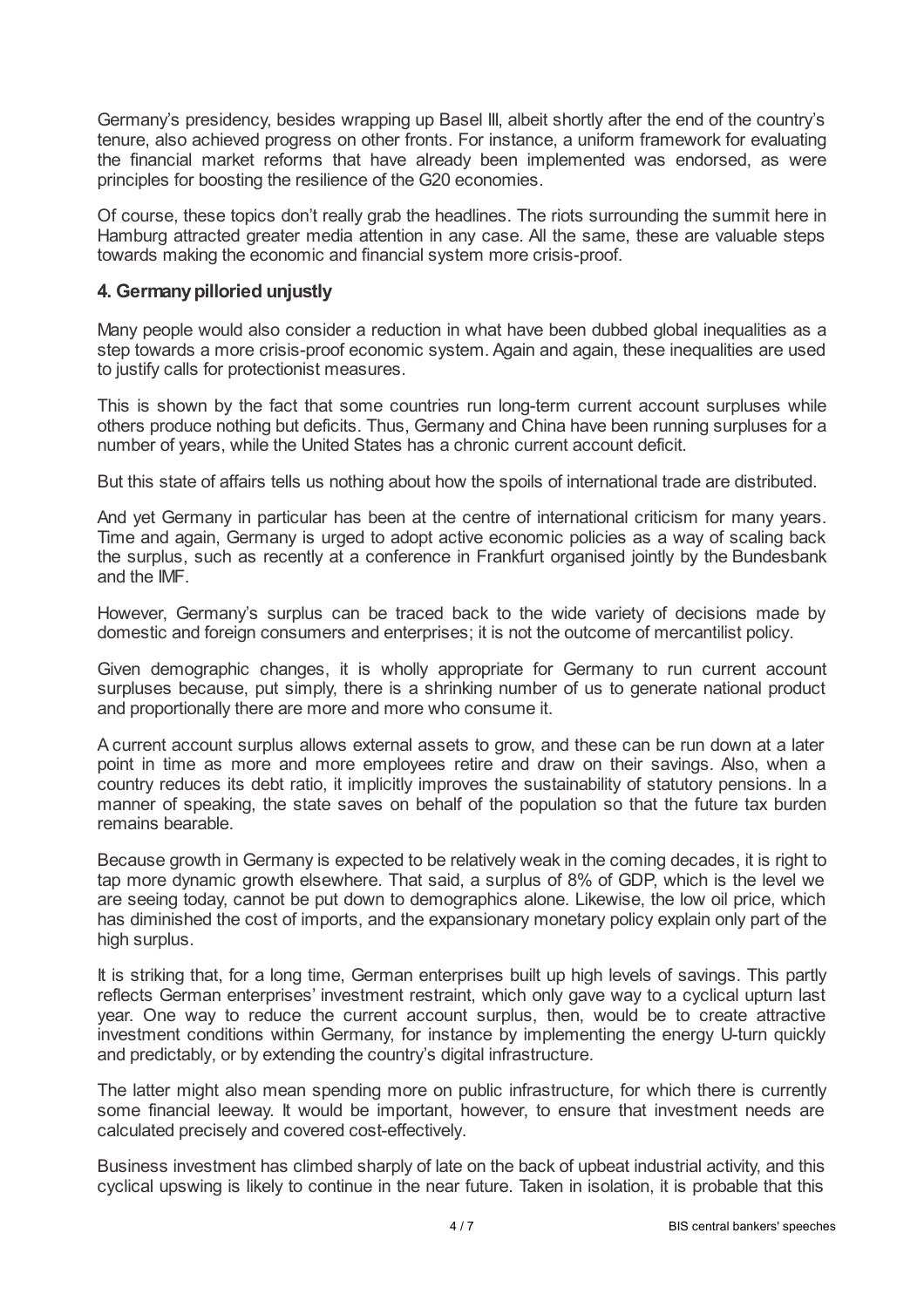will ultimately have a dampening effect on the current account surplus.

Over the longer term, however, the challenge lies in tackling the ever more apparent lack of highskilled labour effectively, as this is another factor that will dampen business investment in Germany.

By contrast, it would be wrong-headed to aim to reduce the surplus by specifically hampering the competitiveness of German enterprises, or by rolling out debt-financed public spending programmes that would temporarily continue to fuel demand in periods that already have high levels of production capacity utilisation, ie they would have a procyclical impact.

# **5. Strengthening the European Union**

Ladies and gentlemen

International trade, then, is not a zero-sum game in which gains and losses cancel each other out. The same holds true for the European Union.

And much like I said at the start of my speech here today, perhaps not every country profits to the same degree, but everybody does profit.

A majority of voters in the United Kingdom saw things differently, however. Brexit supporters evidently saw more negatives than positives to EU membership, wagering that the United Kingdom would be able to take back national sovereignty by leaving the EU.

How far the economic fallout of this decision can be mitigated very much depends on the substance of the divorce agreement as well as the nature of future UK-EU relations.

On this topic, Steven Erlanger wrote in *The New York Times* that: "Britain is now but a modestsize ship on the global ocean."

In an era of global challenges, this longing for profound national sovereignty seems to be somewhat reactionary.

Of course, there are tasks that can be done better at the European level than the national. Conversely, there are tasks that are still more at home at the domestic level.

Looking at the resurgent debate on the future of Europe, what I feel really counts is deciding, as a first step, whether there are any additional responsibilities that would make sense to transfer to the EU. From an economic standpoint, these might include Europe-wide public assets and policy areas with cross-border externalities, in particular. The second step would then be to clarify how these joint responsibilities should be funded.

In his speech at the Sorbonne, French President Emmanuel Macron singled out a number of policy areas that he believes should be mutualised, such as defence, border security, and climate protection.

At the same time, however, the principle of subsidiarity enshrined in the EU Treaty needs to be applied more effectively. For this reason, I am delighted to see that European Commission President Jean-Claude Juncker has established a Task Force on Subsidiarity to look into which tasks could be re-delegated to member states.

One area of responsibility that will certainly not be put back into the hands of member states is monetary policy. This, incidentally, is not what the public at large wants, either.

According to the latest Eurobarometer survey, three-quarters (74%) of respondents in the euro area are in favour of the single currency, while only one in five (21%) is against the euro. In some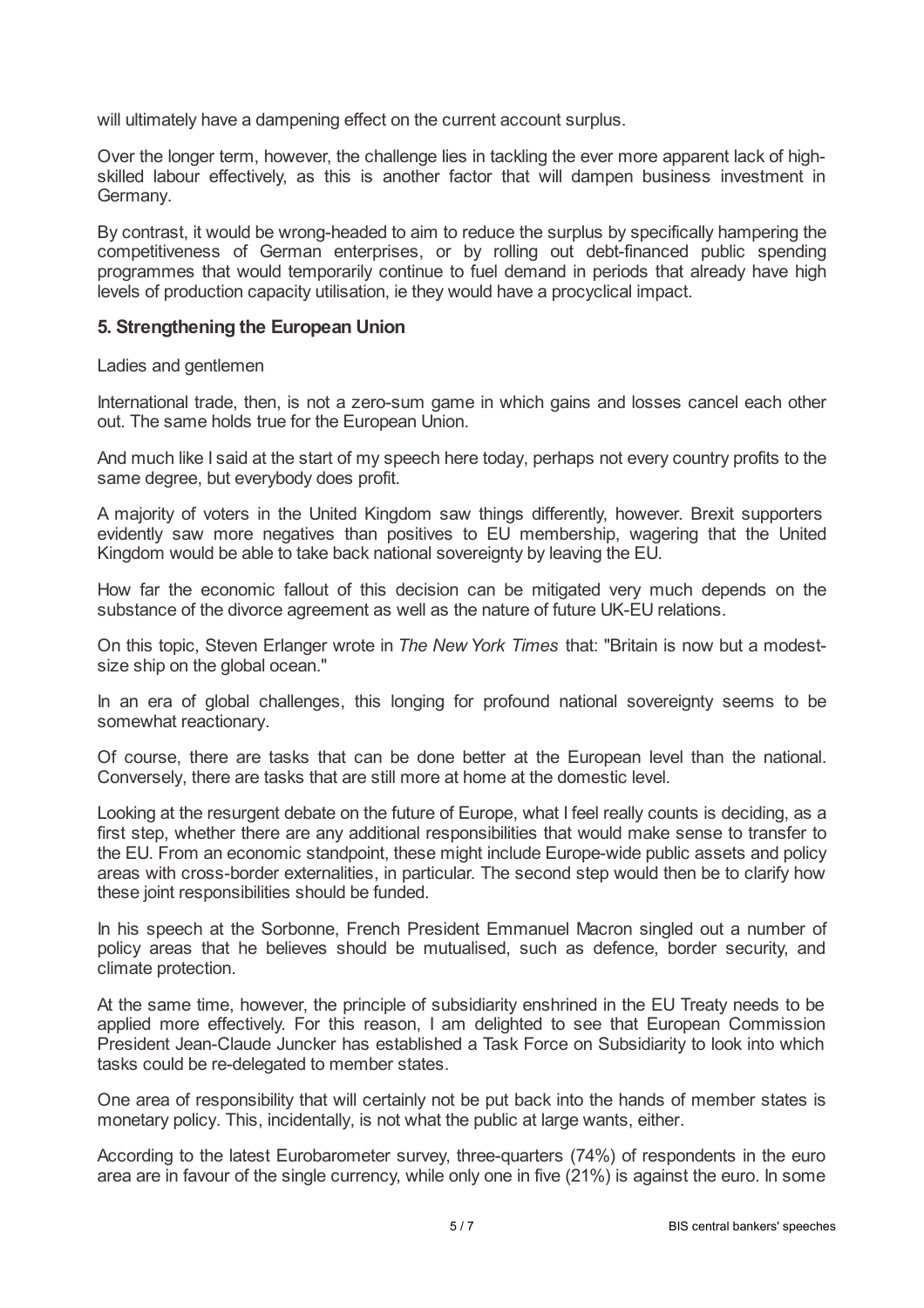countries, Germany included, the approval rating is higher than 80% even. The euro sees its lowest level of support in Italy, although, even there, its supporters still outnumber detractors two to one.

That said, the crisis in the euro area revealed just how fragile the architecture of monetary union is. This fragility, however, is not due to any fundamental flaw in the single currency itself. Rather, it is more the interplay between the single monetary policy on the one side and national sovereignty in matters of economic and fiscal policy on the other that makes the monetary union susceptible to crisis.

Recognising that this balancing act can be problematic for the stability of the single currency is anything but a new insight. As far back as 1970, Karl Klasen emphasised that "a single monetary policy can only be effective if the monetary effects of public finances are also subject to common control."<sup>[2](#page-6-1)</sup>

<span id="page-5-0"></span>This, incidentally, just goes to show how long the specific groundwork needed to forge a monetary union characterised by long-term stability has been under discussion.

In any case, it was clear to Klasen, who was Bundesbank President at the time, that "deeper integration in monetary policy must go hand in hand with equally deeper integration in other areas of economic policy as well as fiscal policy." Nearly five decades on, we in Europe are still debating the right path towards deeper integration.

In my opinion, it is crucial that any proposals tabled in this debate take consideration of the need to strike a balance between action and liability. After all, responsible decisions are only likely to be made if the decision-makers also have to own the economic consequences of their actions. This applies in economics just as it does in politics.

If deepening European integration is pared down to simply increasing risk sharing and mutual liability, it will do nothing to make Europe and monetary union any more stable.

As long as there is a lack of willingness to transfer decision-making and intervention powers to the European level, then only one other path to stable monetary union remains: making the individual member states more responsible for their own fiscal affairs again.

Specifically, this would mean restoring the credibility of the no-bail-out principle set out in the Maastricht Treaty and strengthening the binding force of the fiscal compact.

#### Ladies and gentlemen

There is one thing we should not forget when discussing the future of monetary union: from the very outset, the euro was also a political project. This, incidentally, is a point that Karl Klasen made in the article I cited earlier.

Bearing this in mind, there can be no question that political factors feature prominently in the discussion on deepening monetary union. Incentives to pursue stability-oriented policy should be maintained at all costs, however.

The monetary union must remain a stability union. Failure to achieve this will cause the single currency to fall out of favour. And that would undoubtedly be a heavy burden for the future of Europe.

# **6. Conclusion**

European politics are becoming increasing difficult for the general public to understand. All the more important, then, that there are journalists who are not only interested in stories about public figures, but who also get to grips with complex topics and relationships to make them